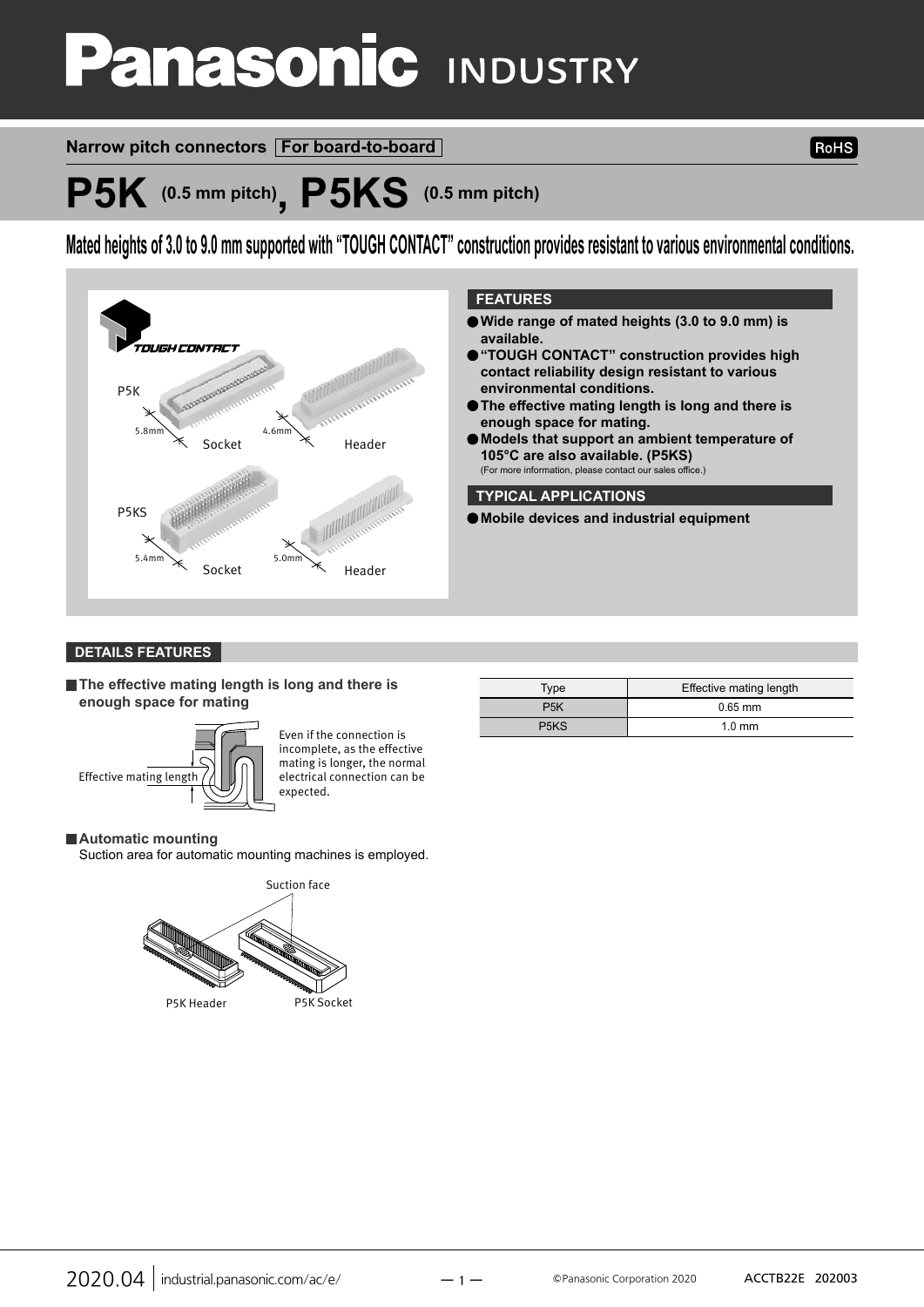#### **ORDERING INFORMATION (PART NO.)**

#### **P5K (Mated height 3.0 mm)**



**P5KS(Mated height 4.0 mm • 4.5 mm • 5.0 mm • 5.5 mm • 6.0 mm • 6.5 mm • 7.0 mm • 8.0 mm • 9.0 mm)**



#### **PRODUCT TYPES**

#### **P5K**

|              | Number of pins                                                                     | Part No.    |             |                       | Standard packing |
|--------------|------------------------------------------------------------------------------------|-------------|-------------|-----------------------|------------------|
| Mated height |                                                                                    | Socket      | Header      | Inner carton (1-reel) | Outer carton     |
|              | 20                                                                                 | AXK520147YG | AXK620347YG |                       |                  |
|              | 30                                                                                 | AXK530147YG | AXK630347YG |                       |                  |
|              | 40<br>AXK540147YG<br>AXK640347YG<br>50<br>AXK550147YG<br>AXK650347YG<br>1,500 pcs. |             |             |                       |                  |
| $3.0$ mm     |                                                                                    | 3,000 pcs.  |             |                       |                  |
|              | 60                                                                                 | AXK560147YG | AXK660347YG |                       |                  |
|              | 80                                                                                 | AXK580147YG | AXK680347YG |                       |                  |
|              | 100                                                                                | AXK500147YG | AXK600347YG |                       |                  |
|              | 120                                                                                | AXK5A2147YG | AXK6A2347YG |                       |                  |

Notes: 1. Order unit: For volume production: 1-inner carton (1-reel) units. For samples, please contact our sales office.

2. The standard type comes without positioning bosses. Connectors with positioning bosses are available for on-demand production.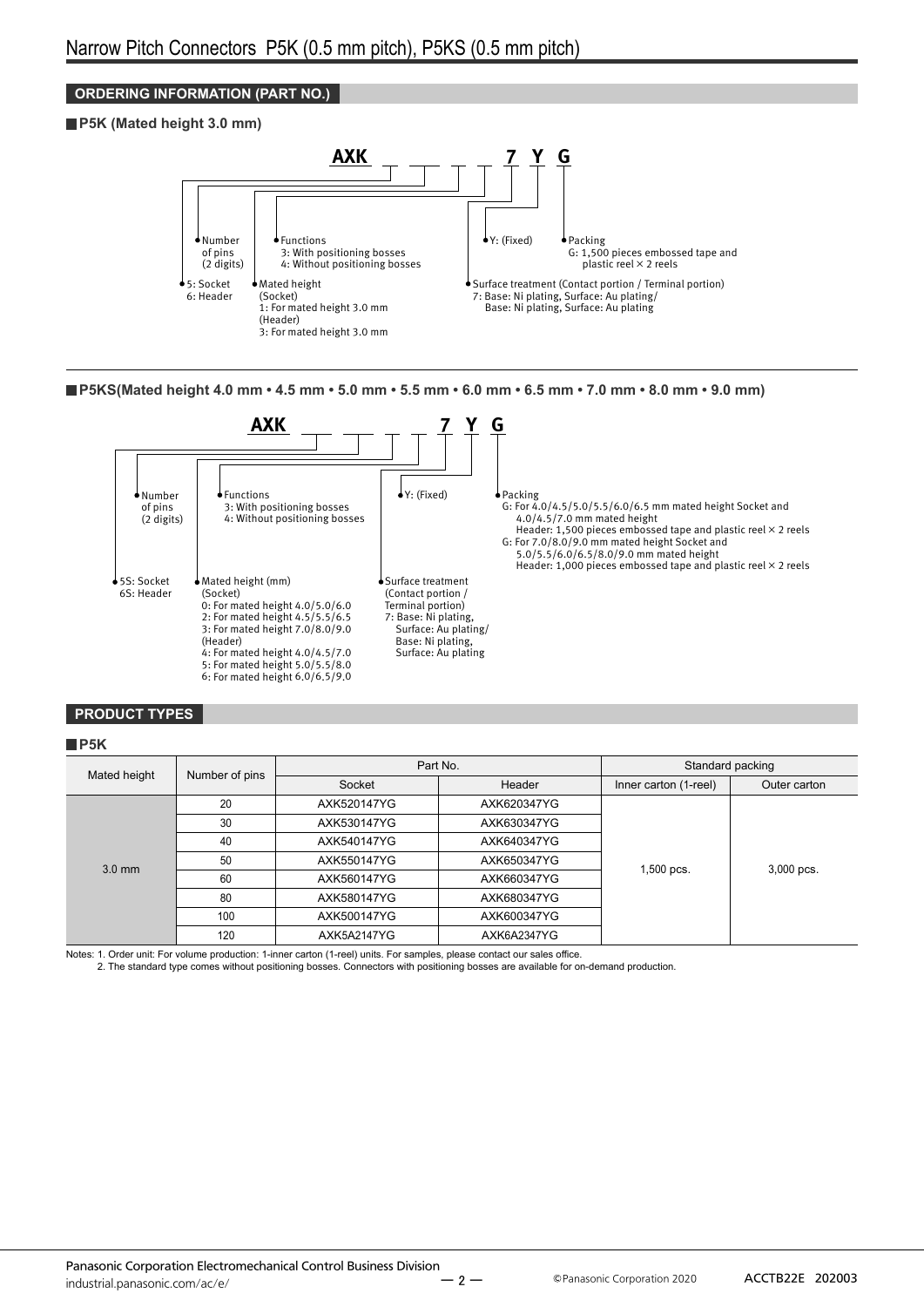|              |                | Part No.     |              | Standard packing      |                       |
|--------------|----------------|--------------|--------------|-----------------------|-----------------------|
| Mated height | Number of pins | Socket       | Header       | Inner carton (1-reel) | Outer carton          |
|              | 20             | AXK5S20047YG | AXK6S20447YG |                       |                       |
|              | 24             | AXK5S24047YG | AXK6S24447YG |                       |                       |
|              | 30             | AXK5S30047YG | AXK6S30447YG |                       |                       |
|              | 34             | AXK5S34047YG | AXK6S34447YG |                       |                       |
|              | 40             | AXK5S40047YG | AXK6S40447YG |                       |                       |
| 4.0 mm       | 50             | AXK5S50047YG | AXK6S50447YG |                       |                       |
|              | 60             | AXK5S60047YG | AXK6S60447YG |                       |                       |
|              | 70             | AXK5S70047YG | AXK6S70447YG |                       |                       |
|              | 80             | AXK5S80047YG | AXK6S80447YG |                       |                       |
|              | 100            | AXK5S00047YG | AXK6S00447YG | 1,500 pcs.            | 3,000 pcs.            |
|              | 20             | AXK5S20247YG | AXK6S20447YG |                       |                       |
|              | 24             | AXK5S24247YG | AXK6S24447YG |                       |                       |
|              | 30             | AXK5S30247YG | AXK6S30447YG |                       |                       |
|              | 34             | AXK5S34247YG | AXK6S34447YG |                       |                       |
| 4.5 mm       | 40             | AXK5S40247YG | AXK6S40447YG |                       |                       |
|              | 50             | AXK5S50247YG | AXK6S50447YG |                       |                       |
|              | 60             | AXK5S60247YG | AXK6S60447YG |                       |                       |
|              | 70             | AXK5S70247YG | AXK6S70447YG |                       |                       |
|              | 80             | AXK5S80247YG | AXK6S80447YG |                       |                       |
|              | 100            | AXK5S00247YG | AXK6S00447YG |                       |                       |
|              | 20             | AXK5S20047YG | AXK6S20547YG |                       |                       |
|              | 24             | AXK5S24047YG | AXK6S24547YG |                       |                       |
|              | 30             | AXK5S30047YG | AXK6S30547YG |                       |                       |
|              | 34             | AXK5S34047YG | AXK6S34547YG |                       |                       |
| 5.0 mm       | 40             | AXK5S40047YG | AXK6S40547YG |                       |                       |
|              | 50             | AXK5S50047YG | AXK6S50547YG |                       |                       |
|              | 60             | AXK5S60047YG | AXK6S60547YG |                       |                       |
|              | 70             | AXK5S70047YG | AXK6S70547YG |                       |                       |
|              | 80             | AXK5S80047YG | AXK6S80547YG |                       |                       |
|              | 100            | AXK5S00047YG | AXK6S00547YG |                       |                       |
|              | 20             | AXK5S20247YG | AXK6S20547YG |                       |                       |
|              | 24             | AXK5S24247YG | AXK6S24547YG |                       |                       |
|              | 30             | AXK5S30247YG | AXK6S30547YG | Socket:               | Socket:               |
|              | 34             | AXK5S34247YG | AXK6S34547YG | 1,500 pcs.            | 3,000 pcs.            |
| 5.5 mm       | 40             | AXK5S40247YG | AXK6S40547YG | Header:<br>1,000 pcs. | Header:<br>2,000 pcs. |
|              | 50             | AXK5S50247YG | AXK6S50547YG |                       |                       |
|              | 60             | AXK5S60247YG | AXK6S60547YG |                       |                       |
|              | 70             | AXK5S70247YG | AXK6S70547YG |                       |                       |
|              | 80             | AXK5S80247YG | AXK6S80547YG |                       |                       |
|              | 100            | AXK5S00247YG | AXK6S00547YG |                       |                       |
|              | 20             | AXK5S20047YG | AXK6S20647YG |                       |                       |
|              | 30             | AXK5S30047YG | AXK6S30647YG |                       |                       |
|              | 40             | AXK5S40047YG | AXK6S40647YG |                       |                       |
| 6.0 mm       | 50             | AXK5S50047YG | AXK6S50647YG |                       |                       |
|              | 60             | AXK5S60047YG | AXK6S60647YG |                       |                       |
|              | 70             | AXK5S70047YG | AXK6S70647YG |                       |                       |
|              | 80             | AXK5S80047YG | AXK6S80647YG |                       |                       |
|              | 100            | AXK5S00047YG | AXK6S00647YG |                       |                       |

Notes: 1. Order unit: For volume production: 1-inner carton (1-reel) units. For samples, please contact our sales office.<br>2. The standard type comes without positioning bosses. Connectors with positioning bosses are availa

**P5KS**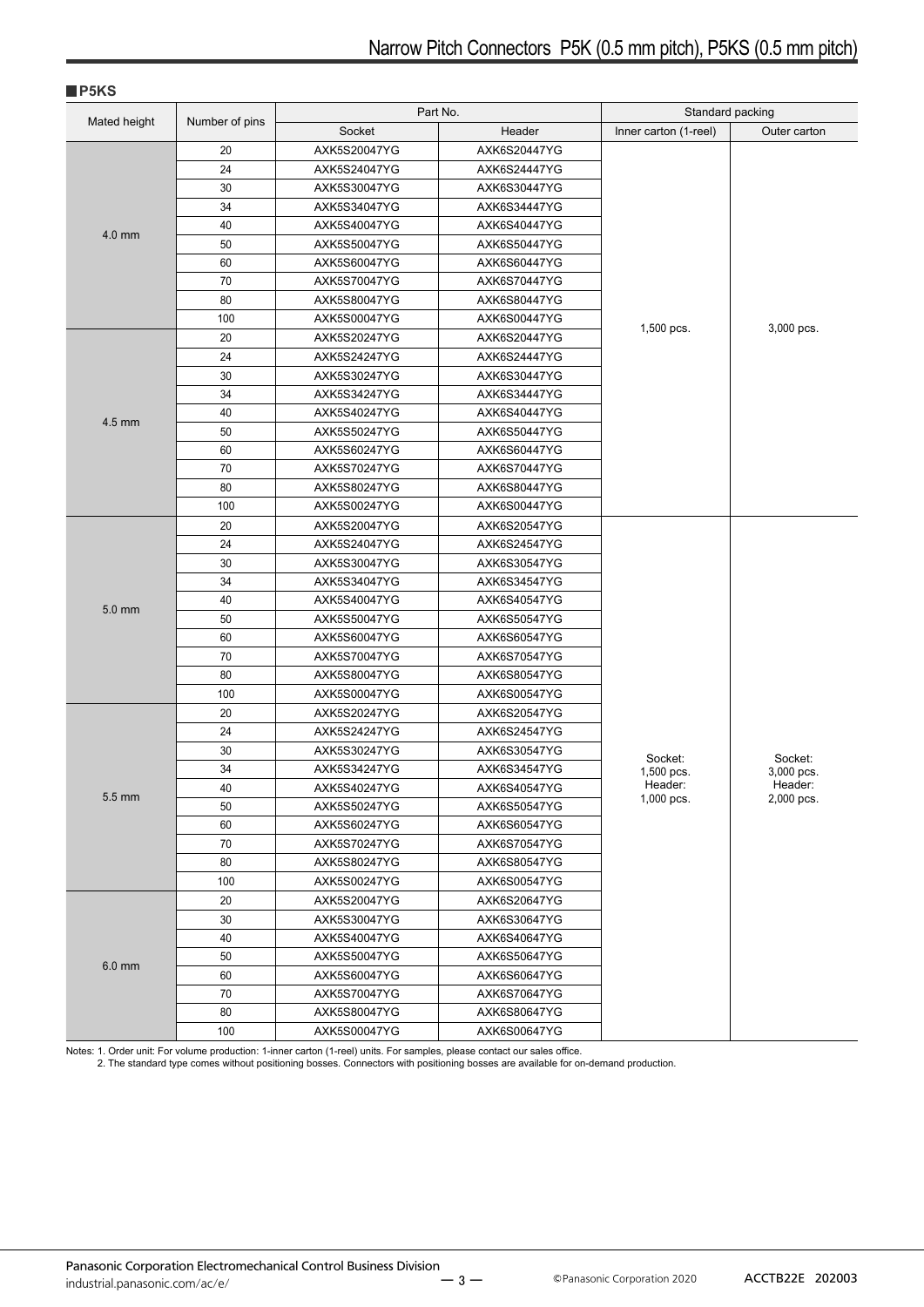#### **P5KS**

|              |                | Part No.                     |              | Standard packing     |                                                |
|--------------|----------------|------------------------------|--------------|----------------------|------------------------------------------------|
| Mated height | Number of pins | Socket                       | Header       | Inner carton(1-reel) | Outer carton                                   |
|              | 20             | AXK5S20247YG                 | AXK6S20647YG |                      |                                                |
|              | 30             | AXK5S30247YG                 | AXK6S30647YG |                      |                                                |
|              | 40             | AXK5S40247YG                 | AXK6S40647YG | Socket:              | Socket:                                        |
|              | 50             | AXK5S50247YG                 | AXK6S50647YG | 1,500 pcs.           | 3,000 pcs.                                     |
|              | $6.5$ mm<br>60 | AXK5S60247YG                 | AXK6S60647YG | Header:              | Header:                                        |
| 70<br>80     |                | AXK5S70247YG                 | AXK6S70647YG | 1,000 pcs.           | 2,000 pcs.                                     |
|              |                | AXK5S80247YG                 | AXK6S80647YG |                      |                                                |
|              | 100            | AXK5S00247YG                 | AXK6S00647YG |                      |                                                |
|              | 20             | AXK5S20347YG                 | AXK6S20447YG |                      |                                                |
|              | 30             | AXK5S30347YG                 | AXK6S30447YG |                      |                                                |
|              | 40             | AXK5S40347YG                 | AXK6S40447YG | Socket:              | Socket:<br>2,000 pcs.<br>Header:<br>3,000 pcs. |
| $7.0$ mm     | 50             | AXK5S50347YG                 | AXK6S50447YG | 1,000 pcs.           |                                                |
|              | 60             | AXK5S60347YG                 | AXK6S60447YG | Header:              |                                                |
|              | 70             | AXK5S70347YG                 | AXK6S70447YG | 1,500 pcs.           |                                                |
|              | 80             | AXK5S80347YG                 | AXK6S80447YG |                      |                                                |
|              | 100            | AXK5S00347YG                 | AXK6S00447YG |                      |                                                |
|              | 20             | AXK5S20347YG                 | AXK6S20547YG |                      |                                                |
|              | 30             | AXK5S30347YG                 | AXK6S30547YG |                      |                                                |
|              | 40             | AXK5S40347YG                 | AXK6S40547YG |                      |                                                |
| 8.0 mm       | 50             | AXK5S50347YG                 | AXK6S50547YG |                      |                                                |
|              | 60             | AXK5S60347YG                 | AXK6S60547YG |                      |                                                |
|              | 70             | AXK5S70347YG                 | AXK6S70547YG |                      |                                                |
|              | 80             | AXK5S80347YG<br>AXK6S80547YG |              |                      |                                                |
|              | 100            | AXK5S00347YG                 | AXK6S00547YG | 1,000 pcs.           | 2,000 pcs.                                     |
|              | 20             | AXK5S20347YG                 | AXK6S20647YG |                      |                                                |
|              | 30             | AXK5S30347YG                 | AXK6S30647YG |                      |                                                |
|              | 40             | AXK5S40347YG                 | AXK6S40647YG |                      |                                                |
| $9.0$ mm     | 50             | AXK5S50347YG                 | AXK6S50647YG |                      |                                                |
|              | 60             | AXK5S60347YG                 | AXK6S60647YG |                      |                                                |
|              | 70             | AXK5S70347YG                 | AXK6S70647YG |                      |                                                |
|              | 80             | AXK5S80347YG                 | AXK6S80647YG |                      |                                                |
|              | 100            | AXK5S00347YG                 | AXK6S00647YG |                      |                                                |

Notes: 1. Order unit: For volume production: 1-inner carton (1-reel) units. For samples, please contact our sales office.<br>2. The standard type comes without positioning bosses. Connectors with positioning bosses are availa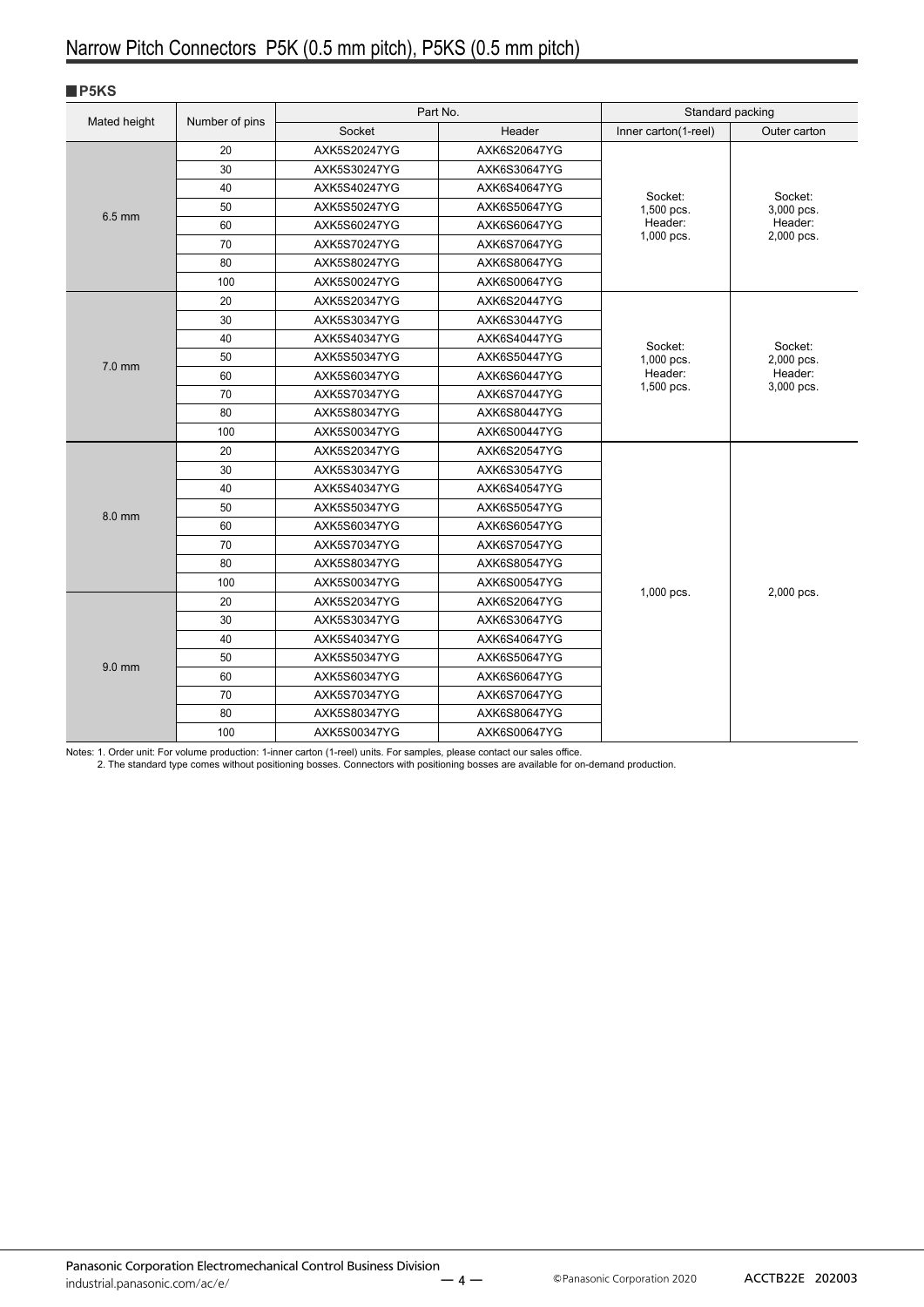### **SPECIFICATIONS**

#### **Characteristics**

|                                  |                                                                 | Specifications                                                                                                                                                                                                    |                                                                                                                                                                                                 |                                                                                                         |                                                                                                                                                                                                          |
|----------------------------------|-----------------------------------------------------------------|-------------------------------------------------------------------------------------------------------------------------------------------------------------------------------------------------------------------|-------------------------------------------------------------------------------------------------------------------------------------------------------------------------------------------------|---------------------------------------------------------------------------------------------------------|----------------------------------------------------------------------------------------------------------------------------------------------------------------------------------------------------------|
|                                  | Item                                                            | (Mated height)<br>$3.0$ mm                                                                                                                                                                                        | (Mated height)<br>(Mated height)<br>4.0 mm, 4.5 mm<br>7.0 mm, 8.0 mm<br>5.0 mm, 5.5 mm<br>$9.0$ mm<br>6.0 mm, 6.5 mm                                                                            |                                                                                                         | Conditions                                                                                                                                                                                               |
|                                  | <b>Rated current</b>                                            | 0.5 A/pin contact<br>(Max. 10 A at total<br>pin contacts)                                                                                                                                                         | 0.5 A/pin contact (Max. 16 A at total pin<br>contacts)                                                                                                                                          |                                                                                                         |                                                                                                                                                                                                          |
|                                  | Rated voltage                                                   | 60 V AC/DC                                                                                                                                                                                                        |                                                                                                                                                                                                 |                                                                                                         |                                                                                                                                                                                                          |
| Electrical<br>characteristics    | Dielectric strength                                             | 150 V AC for 1 min.                                                                                                                                                                                               |                                                                                                                                                                                                 |                                                                                                         | No short-circuiting or damage at a detection<br>current of 1 mA when the specified voltage<br>is applied for one minute.                                                                                 |
|                                  | Insulation resistance                                           | Min. 1000 $M\Omega$ (initial)                                                                                                                                                                                     |                                                                                                                                                                                                 |                                                                                                         | Using 500 V DC megger (applied for 1 min.)                                                                                                                                                               |
|                                  | Contact resistance                                              | Max. 60 $m\Omega$                                                                                                                                                                                                 |                                                                                                                                                                                                 | Max. 80 m $\Omega$                                                                                      | Based on the contact resistance<br>measurement method specified by JIS C<br>5402.                                                                                                                        |
| Mechanical                       | Composite insertion<br>force                                    |                                                                                                                                                                                                                   | Max. $0.785$ N/pin contact $\times$ pin contacts (initial)                                                                                                                                      |                                                                                                         |                                                                                                                                                                                                          |
| characteristics                  | Composite removal<br>force                                      | Min. $0.0588$ N/pin contact $\times$ pin contacts                                                                                                                                                                 |                                                                                                                                                                                                 |                                                                                                         |                                                                                                                                                                                                          |
|                                  | Ambient temperature                                             | $-55$ to $+85^{\circ}$ C                                                                                                                                                                                          |                                                                                                                                                                                                 |                                                                                                         | No icing. No condensation.                                                                                                                                                                               |
|                                  | Soldering heat<br>resistance                                    | The initial specification must be satisfied electrically and<br>mechanically.                                                                                                                                     |                                                                                                                                                                                                 |                                                                                                         | Reflow soldering:<br>Peak temperature: 260°C or less<br>(on the surface of the PC board around the<br>connector terminals)<br>Soldering iron: 300°C within 5 sec. 350°C<br>within 3 sec.                 |
|                                  | Storage temperature                                             | $-55$ to $+85^{\circ}$ C (product only)<br>-40 to +50°C (emboss packing)                                                                                                                                          |                                                                                                                                                                                                 | No icing. No condensation.                                                                              |                                                                                                                                                                                                          |
| Environmental<br>characteristics | <b>Thermal shock</b><br>resistance (header<br>and socket mated) | 5 cycles,<br>insulation resistance Min. 100 M $\Omega$ ,<br>contact resistance Max. 60 m $\Omega$                                                                                                                 |                                                                                                                                                                                                 | 5 cycles,<br>insulation resistance<br>Min. 100 M $\Omega$ .<br>contact resistance<br>Max. 80 m $\Omega$ | Conformed to MIL-STD-202F, method 107G<br>Order Temperature (°C) Time (minutes)<br>$-55.9$<br>30<br>$\mathbf{1}$<br>$\overline{2}$<br>Max. 5<br>₹<br>3<br>$85^{+3}$<br>30<br>Max. 5<br>4<br>₹<br>$-55.9$ |
|                                  | Humidity resistance<br>(header and socket<br>mated)             | 120 hours,                                                                                                                                                                                                        | 120 hours,<br>insulation resistance<br>insulation resistance Min. 100 M $\Omega$ ,<br>Min. 100 $M\Omega$ ,<br>contact resistance Max. 60 m $\Omega$<br>contact resistance<br>Max. 80 m $\Omega$ |                                                                                                         | Conformed to IEC60068-2-78<br>Temperature 40±2°C,<br>humidity 90 to 95% RH                                                                                                                               |
|                                  | Saltwater spray<br>resistance<br>(header and socket<br>mated)   | 24 hours,<br>insulation resistance<br>24 hours,<br>insulation resistance Min. 100 $\text{M}\Omega$ .<br>Min. 100 $M\Omega$ ,<br>contact resistance Max. 60 m $\Omega$<br>contact resistance<br>Max. 80 m $\Omega$ |                                                                                                                                                                                                 | Conformed to IEC60068-2-11<br>Temperature 35±2°C,<br>saltwarter concentration 5±1%                      |                                                                                                                                                                                                          |
|                                  | H <sub>2</sub> S resistance<br>(header and socket<br>mated)     | 48 hours.<br>contact resistance Max. 60 m $\Omega$                                                                                                                                                                |                                                                                                                                                                                                 | 48 hours,<br>contact resistance<br>Max. 80 m $\Omega$                                                   | Temperature 40±2°C,<br>gas concentration 3±1 ppm,<br>humidity 75 to 80% RH                                                                                                                               |
| Lifetime<br>characteristics      | Insertion and removal<br>life                                   | 50 times                                                                                                                                                                                                          |                                                                                                                                                                                                 |                                                                                                         | Repeated insertion and removal speed of<br>Max. 200 times/hour                                                                                                                                           |
| Unit weight                      |                                                                 | P5K Mated height 3.0 mm<br>50 pins; Socket: 0.17 g, Header: 0.09 g<br>P5KS Mated height 4.0 mm<br>30 pins; Socket: 0.18 g, Header: 0.16 g                                                                         |                                                                                                                                                                                                 |                                                                                                         |                                                                                                                                                                                                          |

#### **Material and surface treatment**

| Part name               | Material            | Surface treatment                                                                                                                                                                                                                                  |  |
|-------------------------|---------------------|----------------------------------------------------------------------------------------------------------------------------------------------------------------------------------------------------------------------------------------------------|--|
| Molded portion          | LCP resin (UL94V-0) |                                                                                                                                                                                                                                                    |  |
| <b>Contact and Post</b> | Copper alloy        | Contact portion: Base: Ni plating Surface: Au plating<br>Terminal portion: Base: Ni plating Surface: Au plating (except the terminal tips)<br>The terminals close to the portion to be soldered have nickel barriers<br>(exposed nickel portions). |  |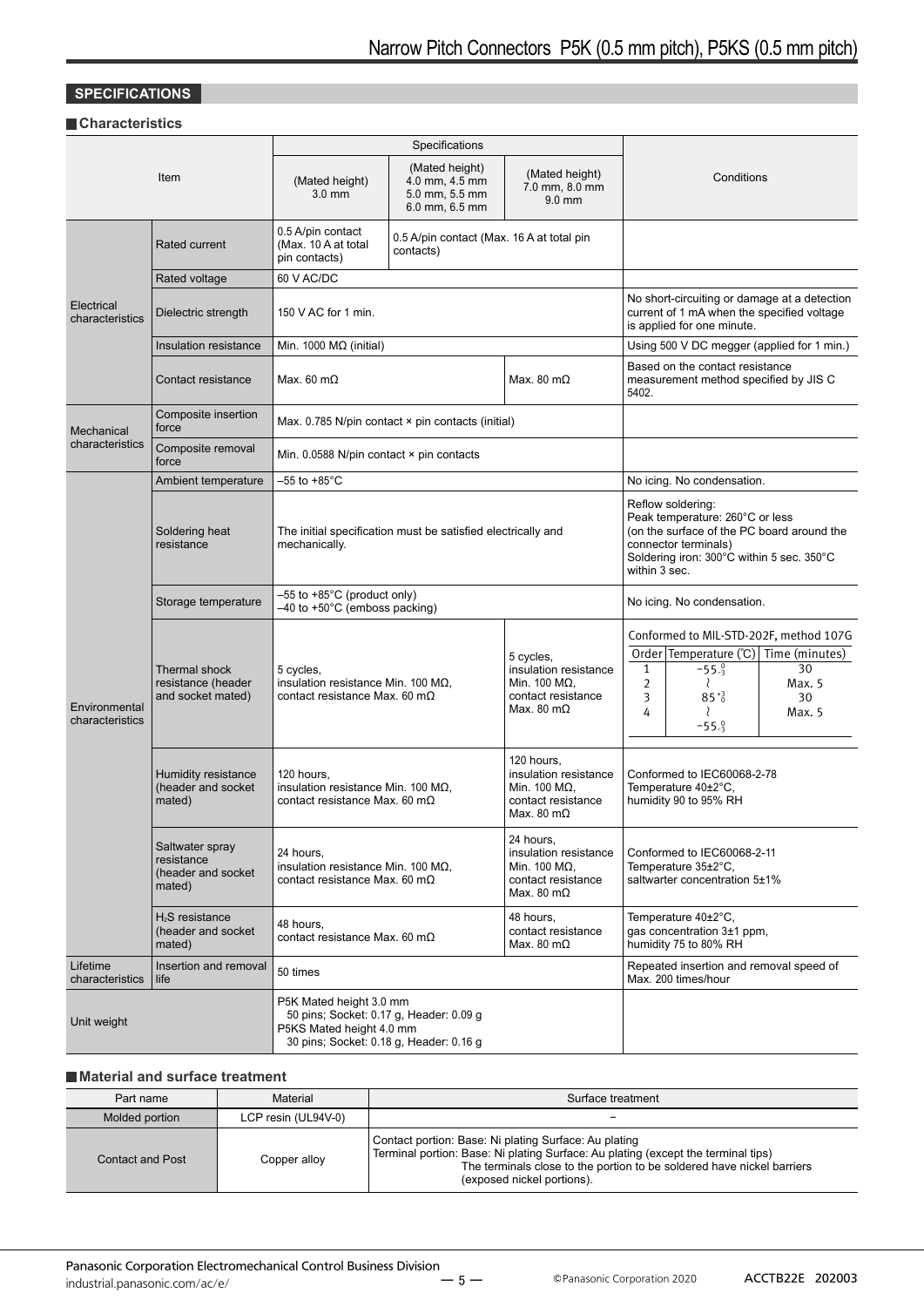**DIMENSIONS CAD** The CAD data of the products with a "CAD" mark can be downloaded from our Website. Unit: mm

#### **P5K Socket (Mated height 3.0 mm)**







#### Dimension table **Dimensions** Number of pins  $\Delta$ 20 8.20 4.50 30 10.70 7.00 40 | 13.20 | 9.50 50 15.70 12.00 60 18.20 14.50 80 23.20 19.50

#### **P5K Header (Mated height 3.0 mm)**



#### **Socket and Header are mated**



Note: P5KS (mated heights 4.0 mm, 4.5 mm, 5.0 mm, 5.5 mm, 6.0 mm, 6.5 mm, 7.0 mm, 8.0 mm, and 9.0 mm) cannot be mated to this type.

| of pins |       |       |
|---------|-------|-------|
| 20      | 8.20  | 4.50  |
| 30      | 10.70 | 7.00  |
| 40      | 13.20 | 9.50  |
| 50      | 15.70 | 12.00 |
| 60      | 18.20 | 14.50 |
| 80      | 23.20 | 19.50 |
| 100     | 28.20 | 24.50 |
| 120     | 33.20 | 29.50 |
|         |       |       |

Panasonic Corporation Electromechanical Control Business Division  $\frac{1}{2}$  industrial.panasonic.com/ac/e/  $-6$   $-$  © Panasonic Corporation 2020 ACCTB22E 202003 ー 6 ー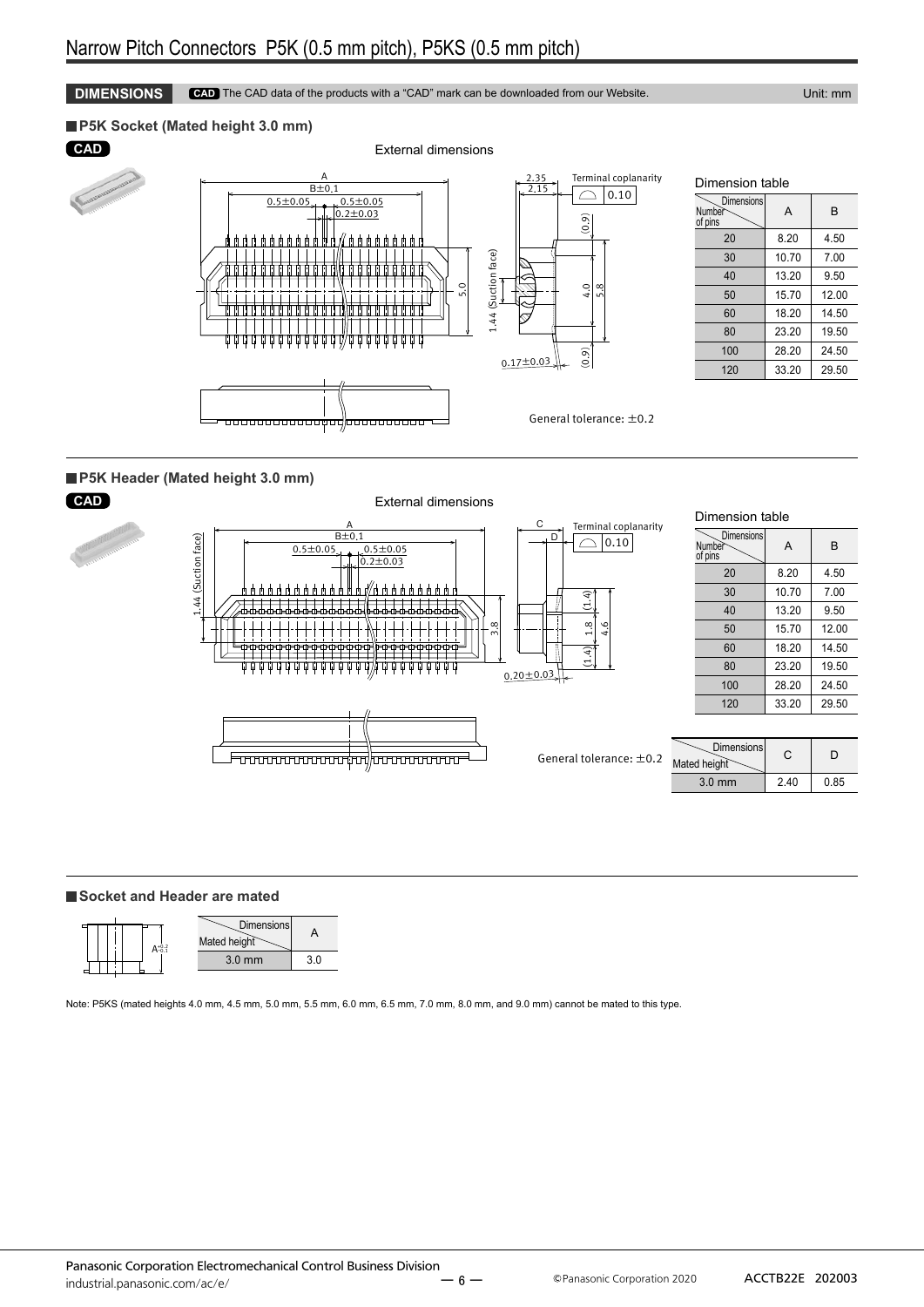

**P5KS Header (Mated height 4.0 mm, 4.5 mm, 5.0 mm, 5.5 mm, 6.0 mm, 6.5 mm, 7.0 mm, 8.0 mm and 9.0 mm)**



#### **Socket and Header are mated**

| $A^{+0.2}_{-0.1}$ | <b>Dimensions</b><br>Mated height | А    |
|-------------------|-----------------------------------|------|
|                   | 4.0 mm                            | 4.00 |
|                   | $4.5$ mm                          | 4.50 |
|                   | $5.0 \text{ mm}$                  | 5.00 |
|                   | $5.5 \text{ mm}$                  | 5.50 |
|                   | $6.0$ mm                          | 6.00 |
|                   | $6.5 \text{ mm}$                  | 6.50 |
|                   | $7.0$ mm                          | 7.00 |
|                   | 8.0 mm                            | 8.00 |
|                   | $9.0 \text{ mm}$                  | 9.00 |

Note: P5K (mated heights 3.0 mm) cannot be mated to this type.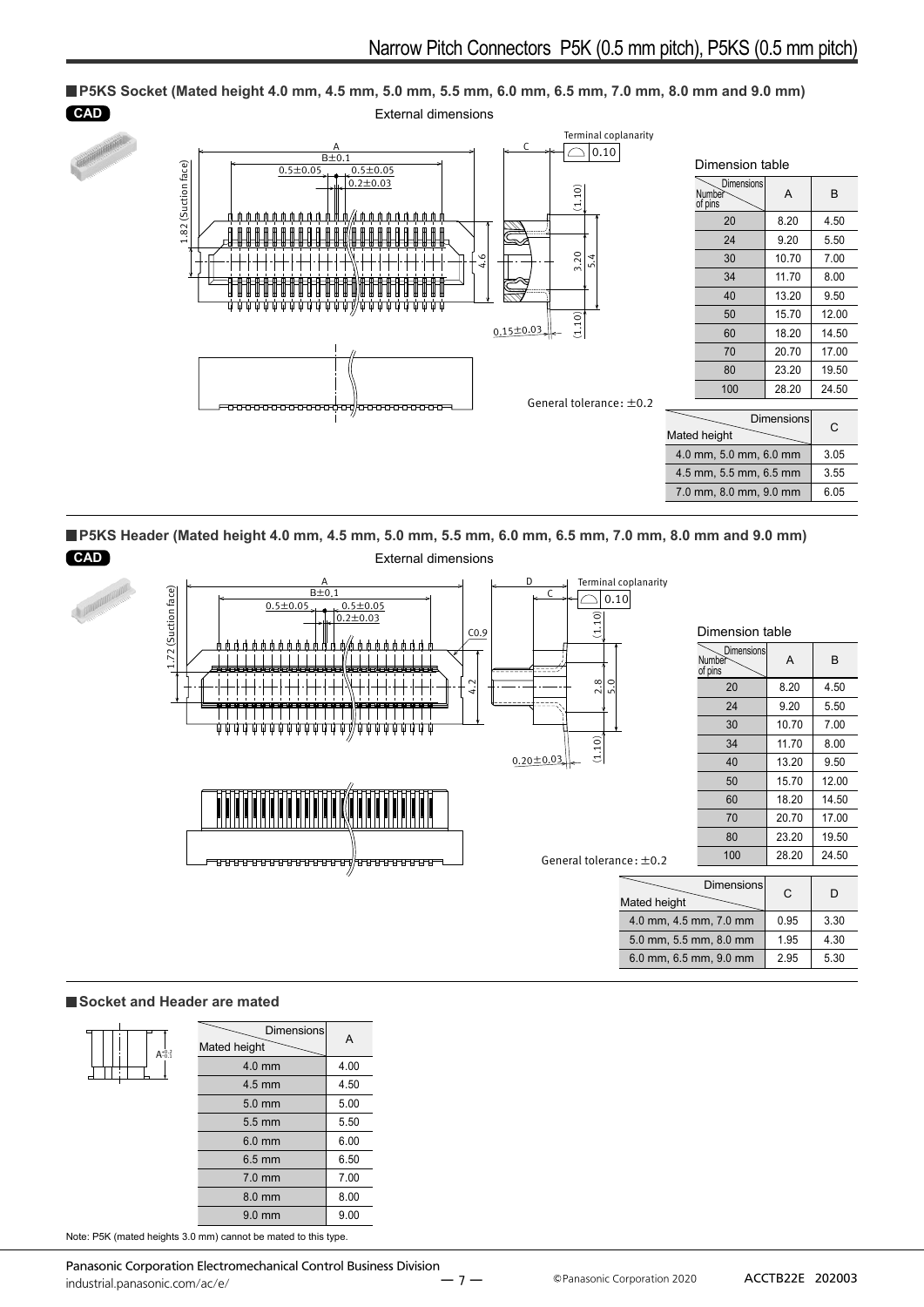#### **EMBOSSED TAPE DIMENSIONS Unit:** mm

#### **Specifications for taping**

In accordance with JIS C 0806:1990. However, not applied to the mounting-hole pitch of some connectors.



**Specifications for the plastic reel** In accordance with EIAJ ET-7200B.



### **Dimension table**

 $\bullet$ P5K

| <b>Type/Mated height</b> | Number of pins | Type of taping | A    | B    | C    | D    | Quantity per reel |
|--------------------------|----------------|----------------|------|------|------|------|-------------------|
|                          | 20 to 50       | Tape I         | 24.0 | -    | 11.5 | 25.4 |                   |
| Socket and header are    | 60             | Tape II        | 32.0 | 28.4 | 14.2 | 33.4 | 1,500             |
| common<br>$3.0$ mm       | 80 to 100      | Tape II        | 44.0 | 40.4 | 20.2 | 45.4 |                   |
|                          | 120            | Tape II        | 56.0 | 52.4 | 26.2 | 57.4 |                   |

#### $\bullet$ P5KS

| <b>Type/Mated height</b>                                | Number of pins | Type of taping | A    | B    | С    | D    | Quantity per reel |
|---------------------------------------------------------|----------------|----------------|------|------|------|------|-------------------|
| Socket<br>4.0 mm, 4.5 mm, 5.0 mm,                       | 20 to 50       | Tape I         | 24.0 |      | 11.5 | 25.4 |                   |
| 5.5 mm, 6.0 mm, 6.5 mm<br>Header                        | 60 to 70       | Tape II        | 32.0 | 28.4 | 14.2 | 33.4 | 1,500             |
| 4.0 mm, 4.5 mm, 7.0 mm                                  | 80 to 100      | Tape II        | 44.0 | 40.4 | 20.2 | 45.4 |                   |
| Socket<br>7.0 mm, 8.0 mm, 9.0 mm                        | $20$ to $50$   | Tape I         | 24.0 |      | 11.5 | 25.4 |                   |
| Header                                                  | 60 to 70       | Tape II        | 32.0 | 28.4 | 14.2 | 33.4 | 1,000             |
| $5.0$ mm, $5.5$ mm, $6.0$ mm,<br>6.5 mm, 8.0 mm, 9.0 mm | 80 to 100      | Tape II        | 44.0 | 40.4 | 20.2 | 45.4 |                   |

#### **Connector orientation with respect to embossed tape feeding direction**

| Type<br>Direction |                                                                                                                                                             | Common for P5K                                                                                                                                                        |
|-------------------|-------------------------------------------------------------------------------------------------------------------------------------------------------------|-----------------------------------------------------------------------------------------------------------------------------------------------------------------------|
| of tape progress  | Socket                                                                                                                                                      | Header                                                                                                                                                                |
|                   | 000000000000/000000000000<br><b>╱</b> □□□□□□□□□□□□□/□□□□□□□□□□□□□□<br>$\mathrel{\sqcup}$ This corner is oriented on the C side $\mathrel{\mathrel{\sqcup}}$ | nnnnnnnnnnn//nnnnnnnnnnn<br>-00000000000000000000000000<br>\\oooooooooood booooooooooo<br>70000000000000000000000000<br>$-$ This corner is oriented on the C side $-$ |

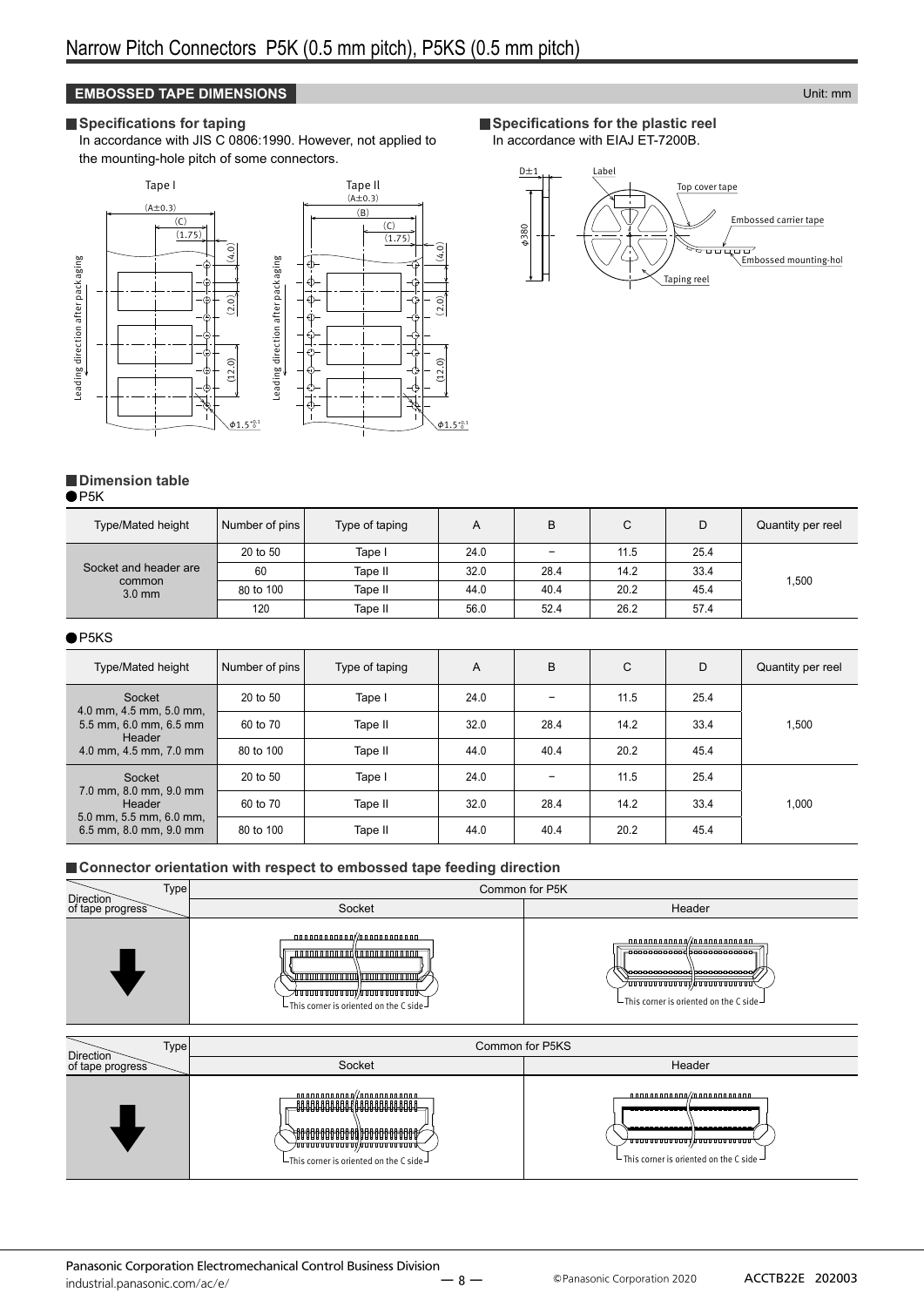#### **NOTES** Unit: mm

#### **Prevention of reverse mating**

The socket and header are protected from reverse mating by a molded resin key. Excessive mating force may damage the key, so be sure to match chamfered corners when mating.



#### **Design of PC board patterns**

Conduct the recommended foot pattern design, in order to preserve the mechanical strength of terminal solder areas.

■Recommended PC board and metal mask patterns Connectors are mounted with high pitch density, intervals of 0.35 mm, 0.4 mm or 0.5 mm. In order to reduce solder and flux rise, solder bridges and other issues make sure the proper levels of solder is used.

Note: Please refer to the dimension table for the B dimension of the socket and header.

#### **P5K Socket**

Recommended PC board pattern (TOP VIEW)



Recommended metal mask pattern Metal mask thickness: When 150 μm (Opening area ratio: 56%)



The figures are recommended patterns. Please use them as a reference.

**P5K Header** 

Recommended PC board pattern (TOP VIEW)



Recommended metal mask pattern Metal mask thickness: When 150 μm (Opening area ratio: 62%)



ー 9 ー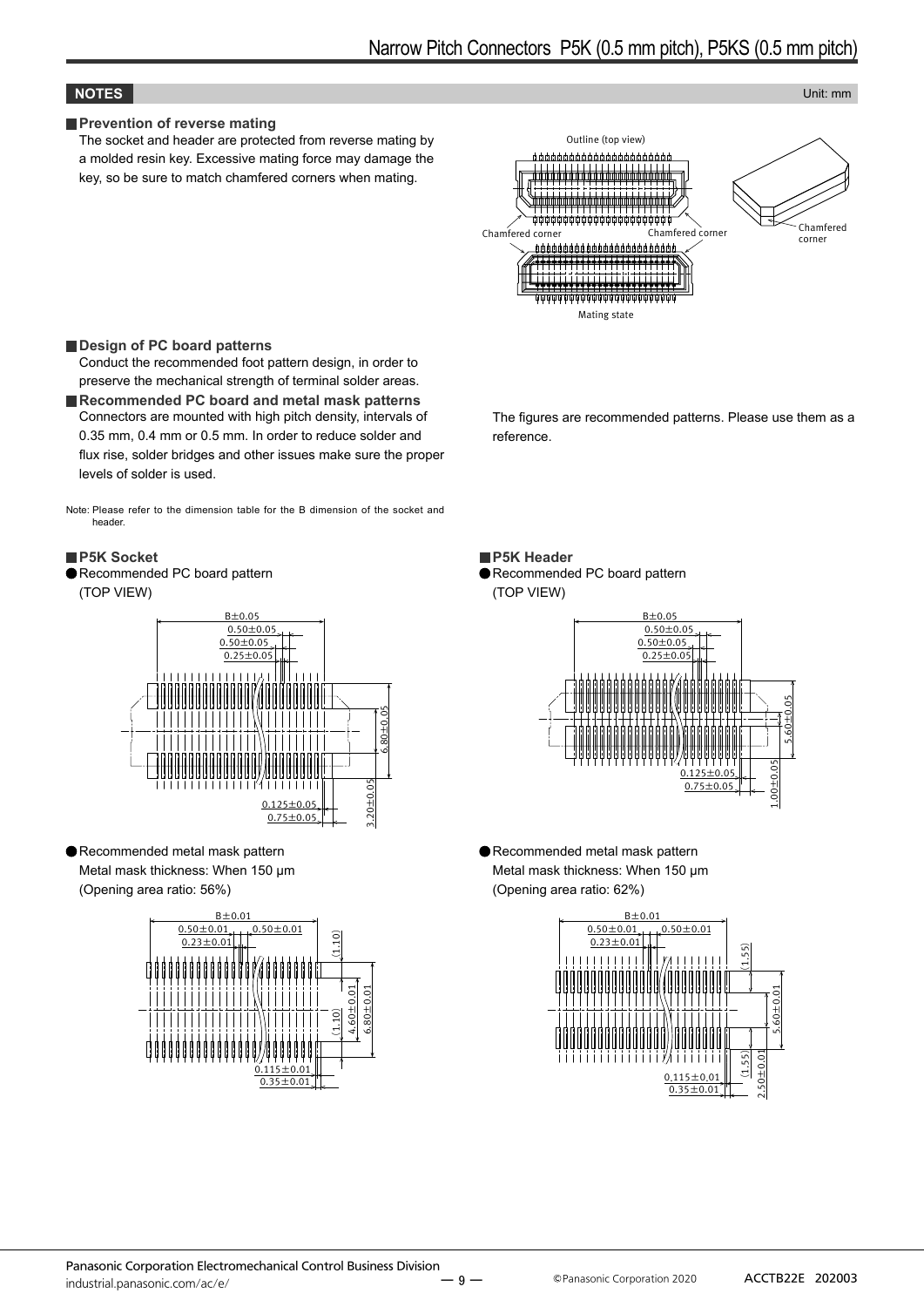## Narrow Pitch Connectors P5K (0.5 mm pitch), P5KS (0.5 mm pitch)

Recommended metal mask pattern Metal mask thickness: When 120 μm (Opening area ratio: 69%)



**P5KS Socket**

Recommended PC board pattern (TOP VIEW)



Recommended metal mask pattern Metal mask thickness: When 150 μm (Opening area ratio: 60%)



Recommended metal mask pattern Metal mask thickness: When 120 μm (Opening area ratio: 76%)



Recommended metal mask pattern Metal mask thickness: When 120 μm (Opening area ratio: 78%)



**P5KS Header** Recommended PC board pattern

(TOP VIEW)



Recommended metal mask pattern Metal mask thickness: When 150 μm (Opening area ratio: 69%)



Recommended metal mask pattern Metal mask thickness: When 120 μm (Opening area ratio: 87%)

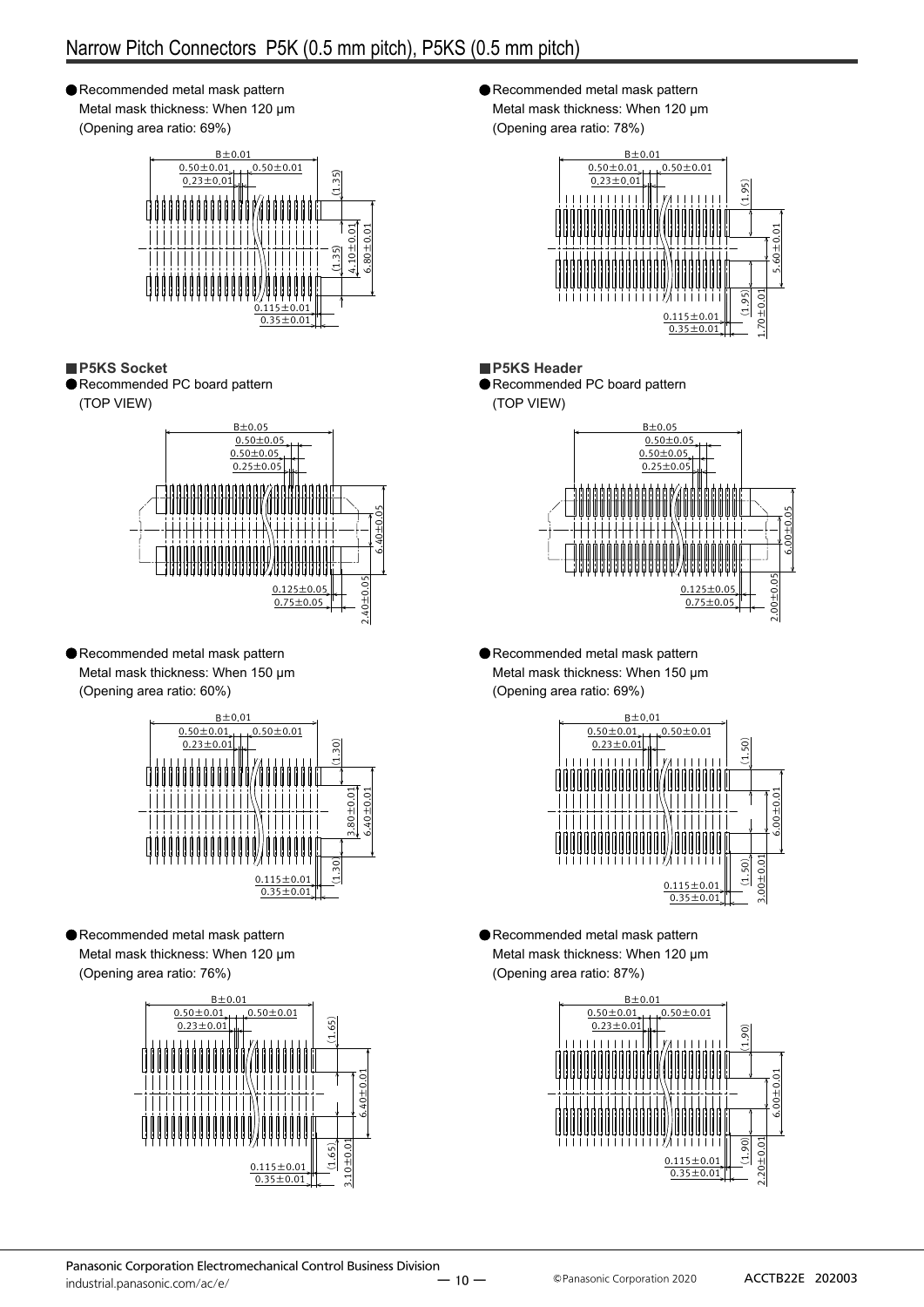Please refer to **"the latest product specifications"** when designing your product. •Requests to customers: https://industrial.panasonic.com/ac/e/salespolicies/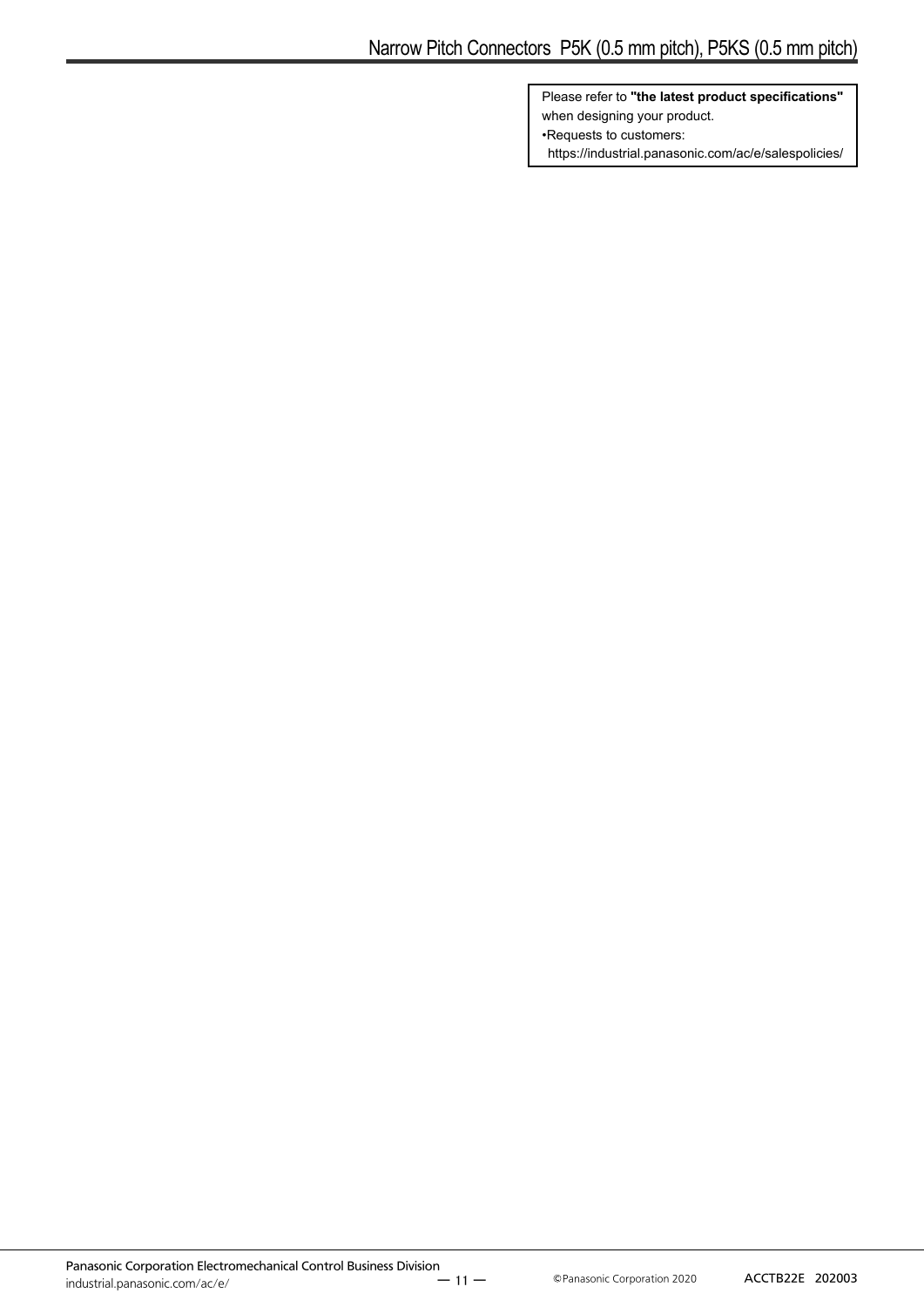# **For board-to-board/board-to-FPC Notes on Using Narrow pitch Connectors/ High Current Connectors**

## **About safety remarks**

Observe the following safety remarks to prevent accidents and injuries.

1) Do not use these connectors beyond the specification sheets. The usage outside of specified rated current, dielectric strength, and environmental conditions and so on may cause circuitry damage via abnormal heating, smoke, and fire.

2) In order to avoid accidents, your thorough specification review is appreciated. Please contact our sales office if your usage is out of the specifications. Otherwise, Panasonic Corporation cannot guarantee the quality and reliability.

3) Panasonic Corporation is consistently striving to improve quality and reliability. However, the fact remains that electrical components and devices generally cause failures at a given statistical probability. Furthermore, their durability varies with use environments or use conditions. In this respect, please check for actual electrical components and devices under actual conditions before use. Continued usage in a state of degraded condition may cause the deteriorated insulation, thus result in abnormal heat, smoke or firing. Please carry out safety design and periodic maintenance including redundancy design, design for fire spread prevention, and design for malfunction prevention so that no accidents resulting in injury or death, fire accidents, or social damage will be caused as a result of failure of the products or ending life of the products.

## **Regarding the design of devices and PC board patterns**

1) When using the board to board connectors, do not connect a pair of board with multiple connectors. Otherwise, misaligned connector positions may cause mating failure or product breakage.

2) With mounting equipment, there may be up to a  $\pm 0.2$  to 0.3 mm error in positioning. Be sure to design PC boards and patterns while taking into consideration the performance and abilities of the required equipment.

3) Some connectors have tabs embossed on the body to aid in positioning. When using these connectors, make sure that the PC board is designed with positioning holes to match these tabs. 4) To ensure the required mechanical strength when soldering the connector terminals, make sure the PC board meets recommended PC board pattern design dimensions given. 5) PC board

Control the thicknesses of the cover lay and adhesive to prevent poor soldering. This connector has no stand-off. Therefore, minimize the thickness of the cover lay, etc. so as to prevent the occurrence of poor soldering.

6) For all connectors of the narrow pitch series, to prevent the PC board from coming off during vibrations or impacts, and to prevent loads from falling directly on the soldered portions, be sure to design some means to fix the PC board in place. Example) Secure in place with screws



When connecting PC boards, take appropriate measures to prevent the connector from coming off.

7) When mounting connectors on a FPC

• When the connector soldered to FPC is mated or unmated, solder detachment may occur by the force to the terminals. Connector handling is recommended in the condition when the reinforcing plate is attached to the backside of FPC where the connector is mounted. The external dimension of the reinforcing plate is recommended to be larger than the dimension of "Recommended PC board pattern" (extended dimension of one side is approximately 0.5 to 1.0 mm). The materials and thickness of the reinforcing plate are glass epoxy or polyimide (thickness 0.2 to 0.3 mm) or SUS (thickness 0.1 to 0.2 mm).

• As this connector has temporary locking structure, the connector mating may be separated by the dropping impact depend on the size, weight or bending force of the FPC. Please consider the measures at usage to prevent the mating separation.

8) The narrow pitch connector series is designed to be compact and thin. Although ease of handling has been taken into account, take care when mating the connectors, as displacement or angled mating could damage or deform the connector.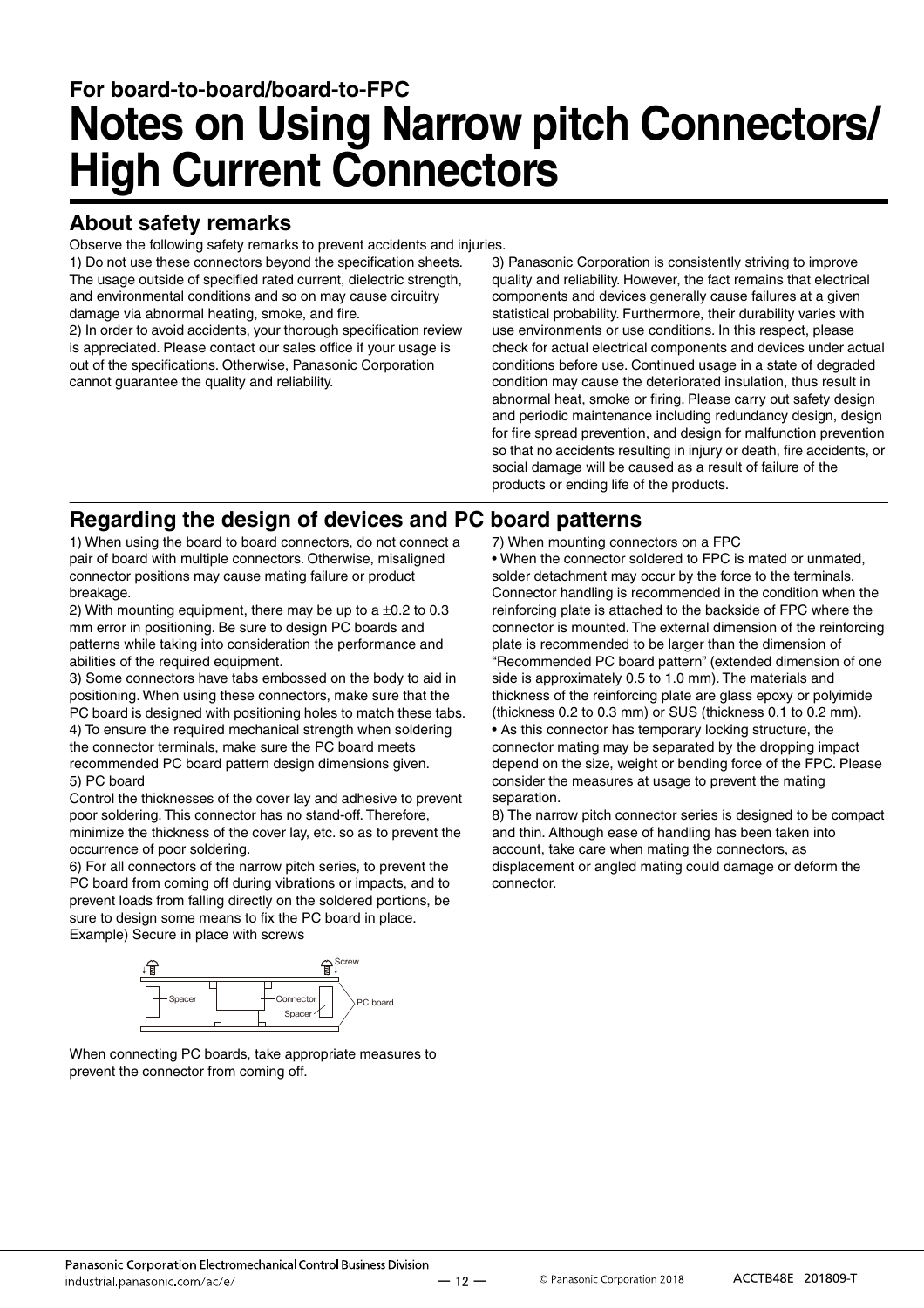## **Regarding the selection of the connector placement machine and the mounting procedures**

1) Select the placement machine taking into consideration the connector height, required positioning accuracy, and packaging conditions.

2) Be aware that if the chucking force of the placement machine is too great, it may deform the shape of the connector body or connector terminals.

3) Be aware that during mounting, external forces may be applied to the connector contact surfaces and terminals and cause deformations.

4) Depending on the size of the connector being used, self alignment may not be possible. In such cases, be sure to carefully position the terminal with the PC board pattern.

## **Regarding soldering**

#### **Reflow soldering**

1) Measure the recommended profile temperature for reflow soldering by placing a sensor on the PC board near the connector surface or terminals. (Please refer to the specification for detail because the temperature setting differs by products.) 2) As for cream solder printing, screen printing is recommended. 3) When setting the screen opening area and PC board foot pattern area, refer the recommended PC board pattern and window size of metal mask on the specification sheet, and make sure that the size of board pattern and metal mask at the base of the terminals are not increased.

4) Please pay attentions not to provide too much solder. It makes miss mating because of interference at soldering portion when mating.



5) When mounting on both sides of the PC board and the connector is mounting on the underside, use adhesives or other means to ensure the connector is properly fixed to the PC board. (Double reflow soldering on the same side is possible.) 6) The condition of solder or flux rise and wettability varies depending on the type of solder and flux. Solder and flux characteristics should be taken into consideration and also set the reflow temperature and oxygen level.

#### **Hand soldering**

1) Set the soldering iron so that the tip temperature is less than that given in the table below.

#### Table A

| Product name                     | Soldering iron temperature                           |
|----------------------------------|------------------------------------------------------|
| SMD type connectors all products | $300^{\circ}$ C within 5 sec.<br>350°C within 3 sec. |

2) Do not allow flux to spread onto the connector leads or PC board. This may lead to flux rising up to the connector inside. 3) Touch the soldering iron to the foot pattern. After the foot pattern and connector terminal are heated, apply the solder wire so it melts at the end of the connector terminals.



5) The positioning bosses give an approximate alignment for positioning on the PC board. For accurate positioning of the connector when mounting it to the PC board, we recommend using an automatic positioning machine.

6) In case of dry condition, please note the occurrence of static electricity. The product may be adhered to the embossed carrier tape or the cover tape in dry condition. Recommended humidity is from 40 to 60%RH and please remove static electricity by ionizer in manufacturing process.

7) Do not use resin-containing solder. Otherwise, the contacts might be firmly fixed.

8) Soldering conditions

Please use the reflow temperature profile conditions recommended below for reflow soldering. Please contact our sales office before using a temperature profile other than that described below (e.g. lead-free solder)



For products other than the ones above, please refer to the latest product specifications.

9) The temperature profiles given in this catalog are values measured when using the connector on a resin-based PC board. When performed reflow soldering on a metal board (iron, aluminum, etc.) or a metal table to mount on a FPC, make sure there is no deformation or discoloration of the connector before mounting.

10) Please contact our sales office when using a screen-printing thickness other than that recommended.

4) Be aware that soldering while applying a load on the connector terminals may cause improper operation of the connector.

5) Thoroughly clean the soldering iron.

6) Flux from the solder wire may get on the contact surfaces during soldering operations. After soldering, carefully check the contact surfaces and clean off any solder before use. 7) These connector is low profile type. If too much solder is

supplied for hand soldering, It makes miss mating because of interference at soldering portion. Please pay attentions.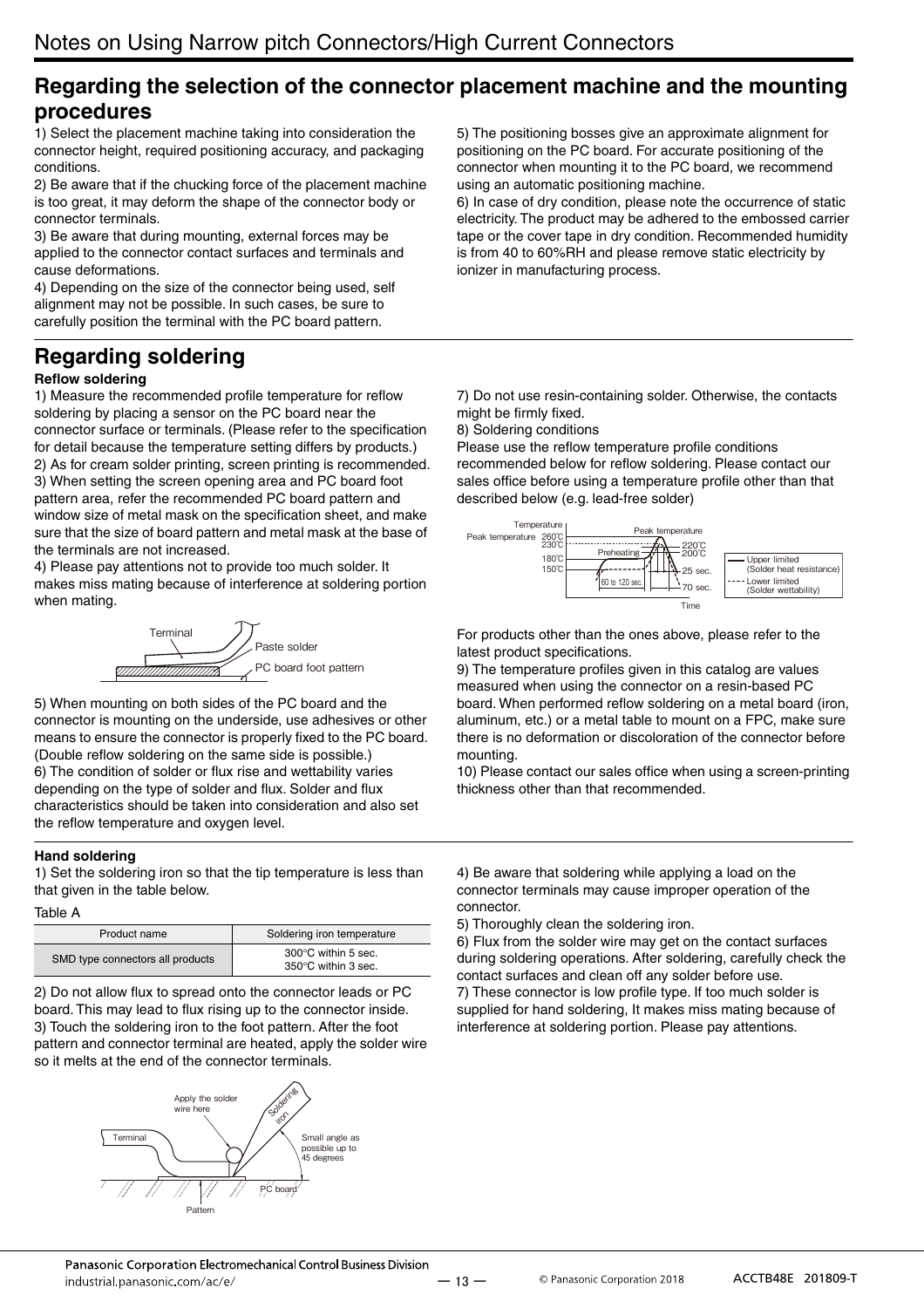#### **Solder reworking**

1) Finish reworking in one operation. 2) In case of soldering rework of bridges. Do not use supplementary solder flux. Doing so may cause contact

problems by flux. 3) Keep the soldering iron tip temperature below the temperature given in Table A.

## **Handling single components**

1) Make sure not to drop or allow parts to fall from work bench. 2) Excessive force applied to the terminals could cause warping, come out, or weaken the adhesive strength of the solder. Handle with care.

## **Precautions for mating**

This product is designed with ease of handling. However, in order to prevent the deformation or damage of contacts and molding, take care and do not mate the connectors as shown right.

3) Do not insert or remove the connector when it is not soldered. Forcibly applied external pressure on the terminals can weaken the adherence of the terminals to the molded part or cause the terminals to lose their evenness.



1) Keep the cleaning solvent clean and prevent the connector

2) Some cleaning solvents are strong and they may dissolve the molded part and characters, so pure water passed liquid solvent

contacts from contamination.

is recommended.

## **Cleaning flux from PC board**

There is no need to clean this product. If cleaning it, pay attention to the following points to prevent the negative effect to the product.

## **Handling the PC board**

**Handling the PC board after mounting the connector** When cutting or bending the PC board after mounting the connector, be careful that the soldered sections are subjected to excessive force.

## **Storage of connectors**

1) To prevent problems from voids or air pockets due to heat of reflow soldering, avoid storing the connectors in areas of high humidity.

2) Depending on the connector type, the color of the connector may vary from connector to connector depending on when it is produced. Some connectors may change color slightly if subjected to ultraviolet rays during storage. This is normal and will not affect the operation of the connector.

## **Other Notes**

1) Do not remove or insert the electrified connector (in the state of carrying current or applying voltage).

2) Dropping of the products or rough mishandling may bend or damage the terminals and possibly hinder proper reflow soldering.

3) Before soldering, try not to insert or remove the connector more than absolutely necessary.

| The soldered areas should not be subjected to force. |  |
|------------------------------------------------------|--|
|                                                      |  |

3) When storing the connectors with the PC boards assembled and components already set, be careful not to stack them up so the connectors are subjected to excessive forces.

4) Avoid storing the connectors in locations with excessive dust. The dust may accumulate and cause improper connections at the contact surfaces.

4) When coating the PC board after soldering the connector to prevent the deterioration of insulation, perform the coating in such a way so that the coating does not get on the connector. 5) There may be variations in the colors of products from different production lots. This is normal.

6) The connectors are not meant to be used for switching. 7) Product failures due to condensation are not covered by warranty.

 $-14 -$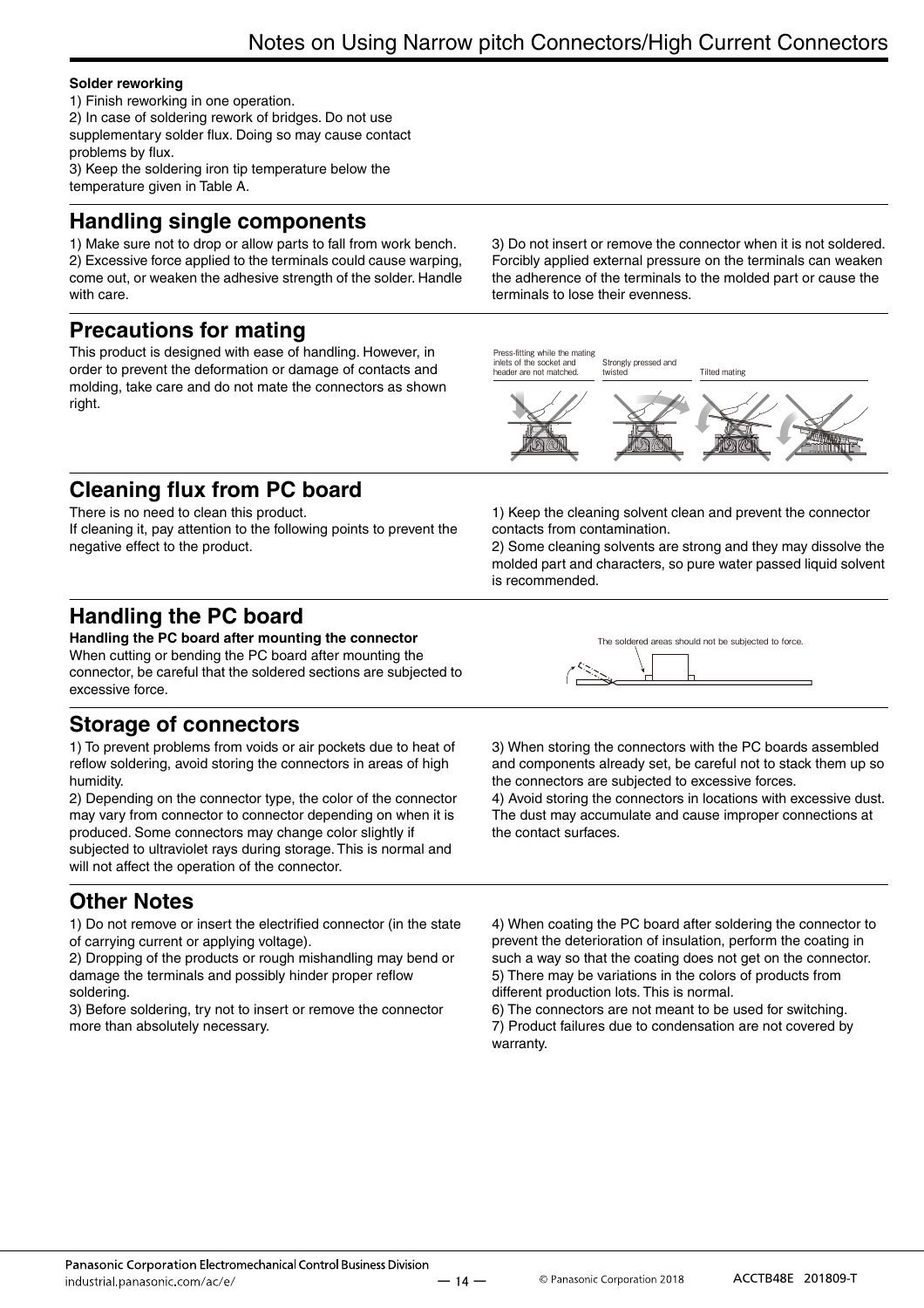## **Regarding sample orders to confirm proper mounting**

When ordering samples to confirm proper mounting with the placement machine, connectors are delivered in 50-piece units in the condition given right. Consult a sale representative for ordering sample units.





Please refer to **"the latest product specifications"** when designing your product. • Requests to customers:

https://industrial.panasonic.com/ac/e/salespolicies/